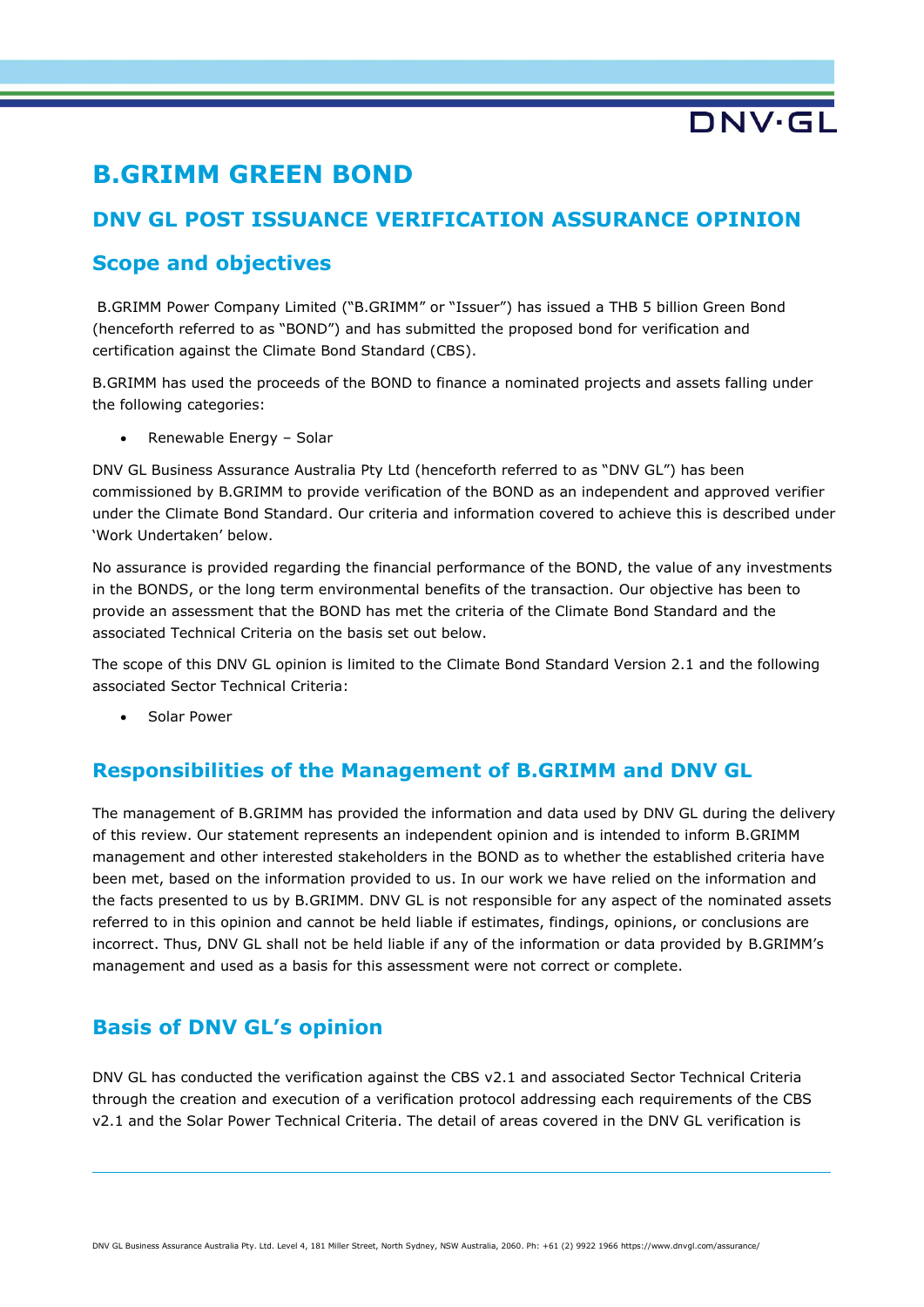### **Page 2 of 6**



summarised in Schedule 2 below.

# **Work undertaken**

Our work constituted a high level review of the available information, based on the understanding that this information was provided to us by B.GRIMM in good faith. We have not performed an audit or other tests to check the veracity of the information provided to us. The work undertaken to form our opinion included:

- Creation and execution of a Climate Bond Standard Protocol, adapted to include the relevant Sector Technical Criteria for the BOND nominated projects and assets, as described above and in Schedule 2 to this Assessment;
- Assessment of documentary evidence provided by B.GRIMM on the BOND and supplemented by a high-level desktop research, onsite visit for documentation review and interviews with key personnel from the issuer B.GRIMM. These checks refer to current assessment best practices and standards methodology;
- Discussions with B.GRIMM management, and review of relevant documentation;
- Inspection of a sample of nominated project sites;
- Documentation of findings against each element of the criteria. Our opinion as detailed below is a summary of these findings.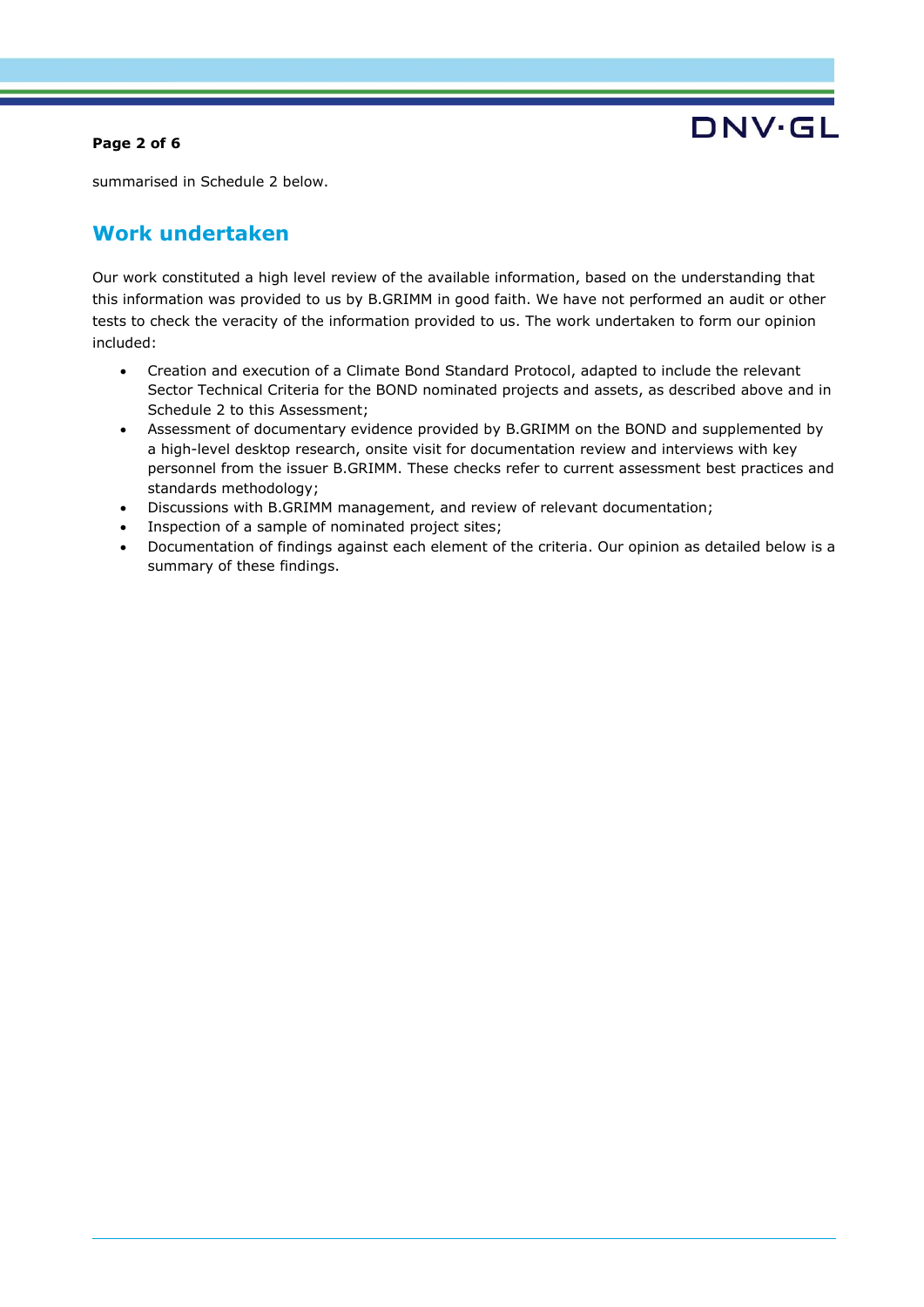### **Page 3 of 6**

# DNV·GL

## **Findings and DNV GL's opinion**

DNV GL has performed the Pre and Post Issuance Verification of the B.GRIMM Green Bond. It is DNV GL's responsibility to provide an independent verification statement on the compliance of the B.GRIMM Green Bond with the Climate Bond Standard.

DNV GL conducted the verification in accordance with the Climate Bond Standard Version 2.1 and with International Standard on Assurance Engagements *3000 Assurance Engagements other than Audits or Reviews of Historical Information*. The verification included i) checking whether the provisions of the Climate Bond Standard were consistently and appropriately applied and ii) the collection of evidence supporting the verification.

DNV GL's verification approach draws on an understanding of the risks associated with conforming to the Climate Bond Standard and the controls in place to mitigate these. DNV GL planned and performed the verification by obtaining evidence and other information and explanations that DNV GL considers necessary to give limited assurance that the B.GRIMM Green Bond meets the requirements of the Climate Bond Standard.

Based on the limited assurance procedures conducted, nothing has come to our attention that causes us to believe that the B.GRIMM Green Bond is not, in all material respects, in accordance with the Pre and Post Issuance requirements of the Climate Bond Standard Version 2.1 and Associated Solar Power Technical Criteria.

### **for DNV GL Business Assurance Australia Pty Ltd**

Sydney, 30 January 2020

**Mark Robinson** Manager, Sustainability Services DNV GL – Business Assurance

#### **About DNV GL**

Driven by our purpose of safeguarding life, property and the environment, DNV GL enables organisations to advance the safety and sustainability of their business. Combining leading technical and operational expertise, risk methodology and in-depth industry knowledge, we empower our customers' decisions and actions with trust and confidence. We continuously invest in research and collaborative innovation to provide customers and society with operational and technological foresight. With our origins stretching back to 1864, our reach today is global. Operating in more than 100 countries, our 16,000 professionals are dedicated to helping customers make the world safer, smarter and greener.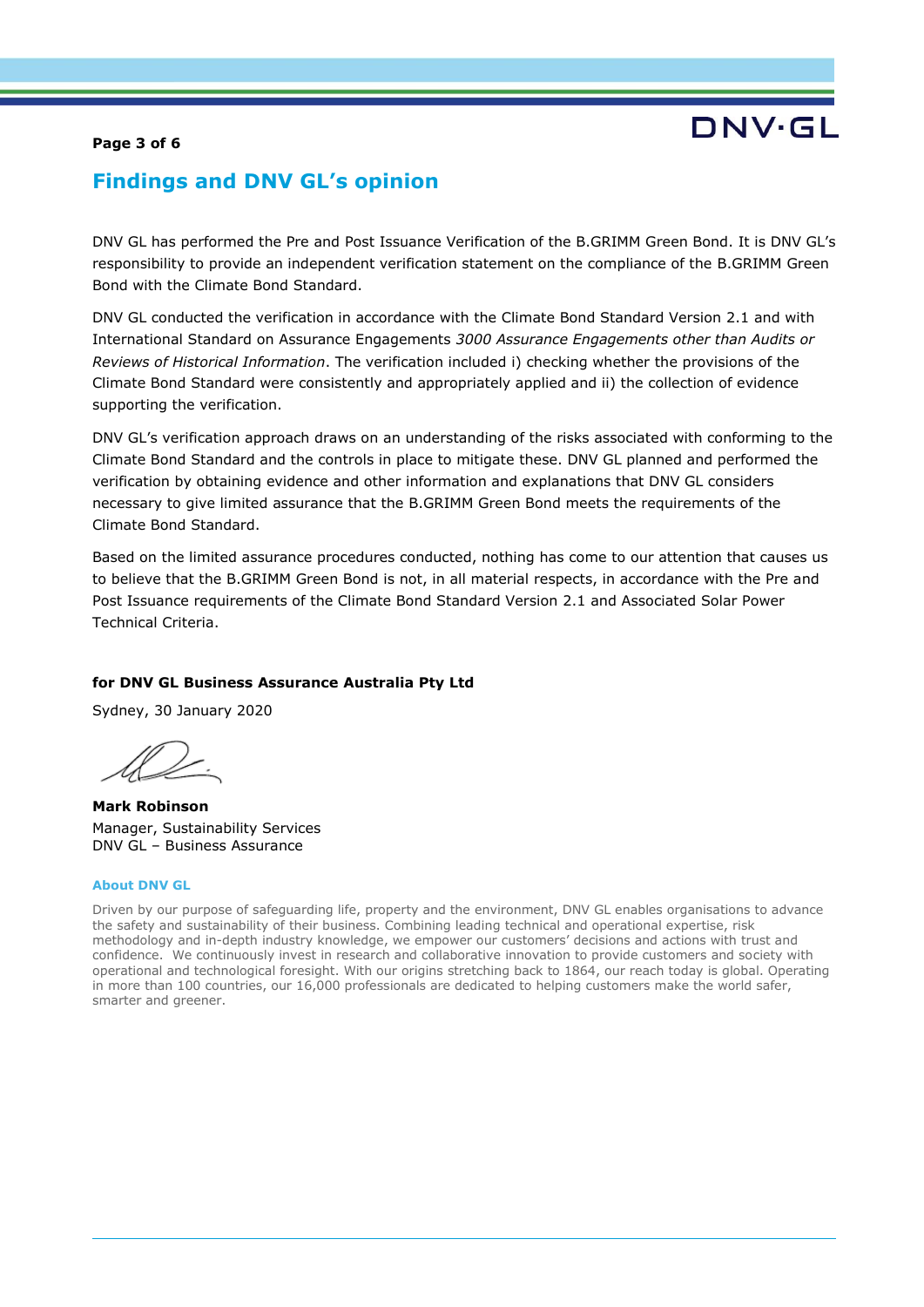**DNV·GL** 

**Page 4 of 6**

# **SCHEDULE 1: DESCRIPTION OF NOMINATED ASSETS**

| <b>Eligible Projects &amp;</b><br><b>Assets Category</b> | Sub category | <b>Projects</b>                                           | <b>B.GRIMM Exposure</b><br>(THB billion) |
|----------------------------------------------------------|--------------|-----------------------------------------------------------|------------------------------------------|
| Renewable Energy                                         | Solar        | B.GRIMM - 9 Existing and 7 New Solar Projects in Thailand | 5.0                                      |
| <b>Total</b>                                             |              |                                                           | 5.0                                      |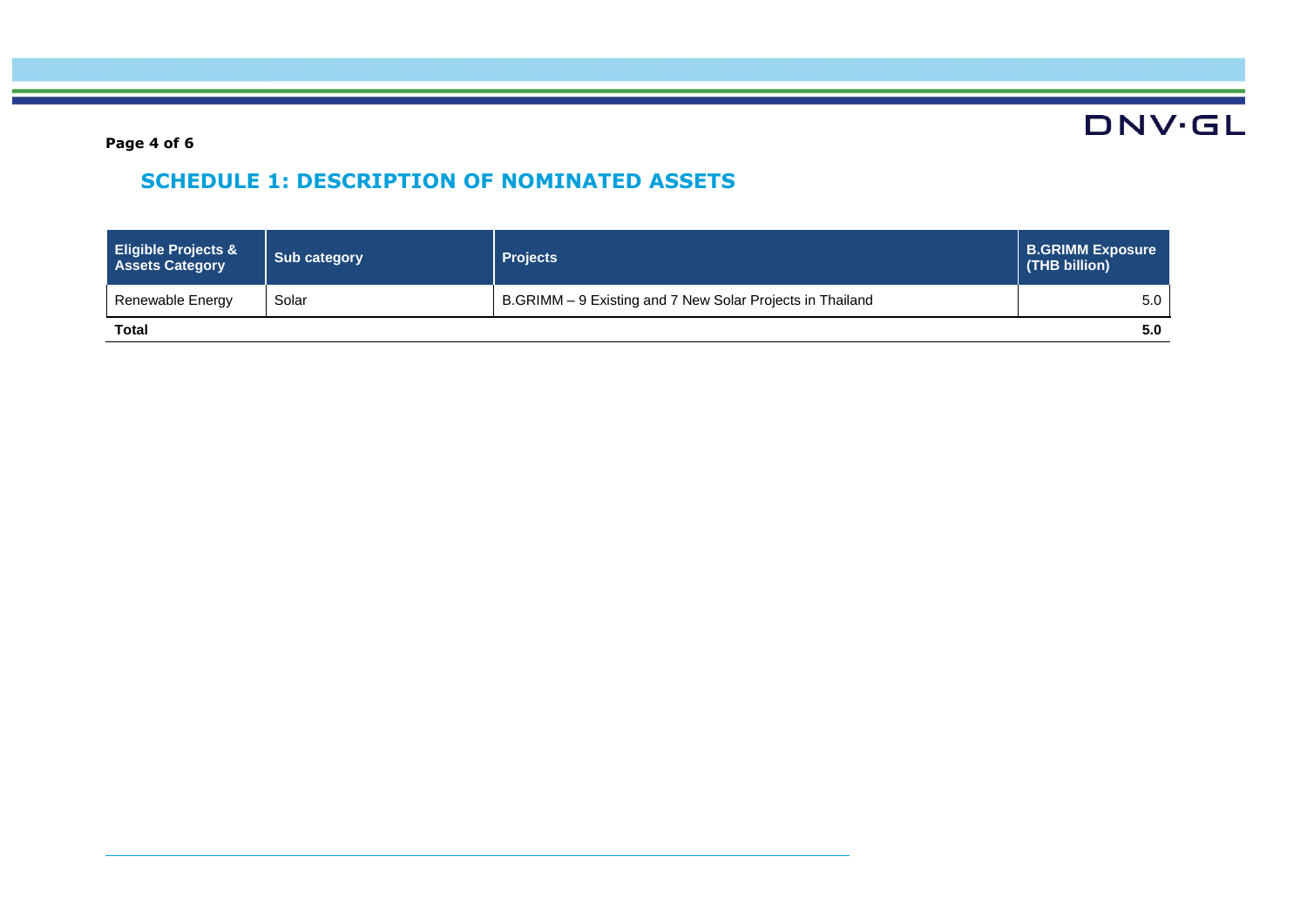# **DNV·GL**

#### **Page 5 of 6**

# **SCHEDULE 2: VERIFICATION CRITERIA**

### **Summary criteria for assertions of compliance with the Climate Bond Standard v2.1**

The criteria against which B.GRIMM and its nominated projects and assets have been reviewed prior to inclusion in the Bond are grouped under the requirements as detailed within the Climate Bond Standard Version 2.1 including:

### **Part A: General Requirements**

| Area                      | Requirement                                                                                                                      |
|---------------------------|----------------------------------------------------------------------------------------------------------------------------------|
| <b>Project Nomination</b> | The Climate Bond issued must specify the project collateral or physical assets with which it is associated                       |
| Use of Proceeds           | Proceeds must be allocated to Nominated Project(s)                                                                               |
| Non-Contamination         | Issuers are permitted a grace period to allocate or re-allocate funds to Nominated Project(s)                                    |
| Confidentiality           | The information disclosed to the Verifier and the Climate Bond Standards Board may be subject to<br>confidentiality arrangements |
| Reporting                 | Reporting on use of proceeds and nominated projects and assets                                                                   |

### **Part B: Low Carbon Contribution - Eligible projects and physical assets**

Nominated projects and assets include financing of or investments in equipment and systems which enable the mitigation of greenhouse gasses, as detailed in Appendix B.

| Area                    | Requirement                                          |
|-------------------------|------------------------------------------------------|
| Solar Energy Generation | <sup>1</sup> Solar electricity generation facilities |